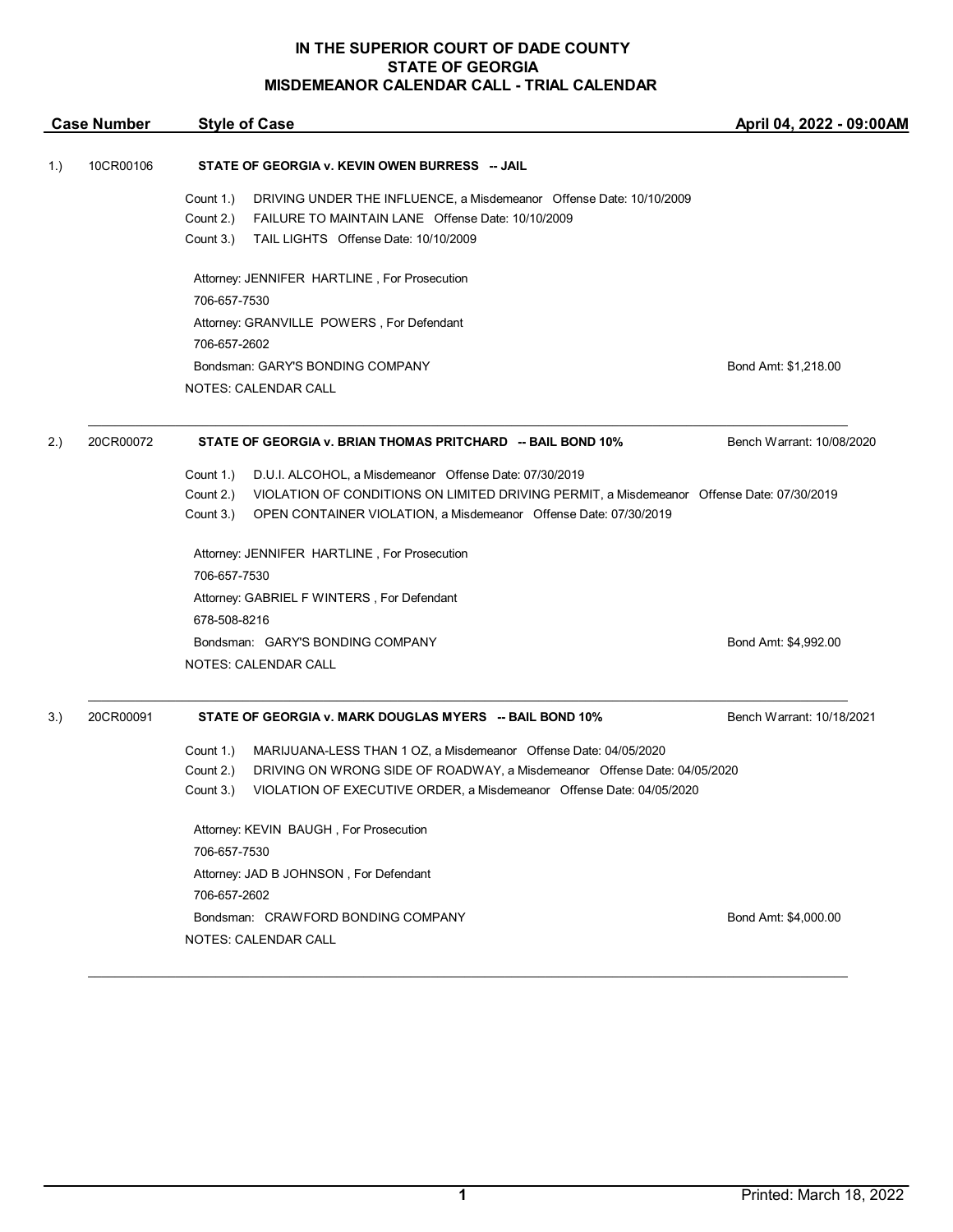|     | <b>Case Number</b> | <b>Style of Case</b>                                                                                                                                                                                                                                                                          | April 04, 2022 - 09:00AM |
|-----|--------------------|-----------------------------------------------------------------------------------------------------------------------------------------------------------------------------------------------------------------------------------------------------------------------------------------------|--------------------------|
| 4.) | 21CR00002          | STATE OF GEORGIA v. STANLEY DEVYN MCINTOSH -- BAIL BOND 10%                                                                                                                                                                                                                                   |                          |
|     |                    | Count 1.)<br>SIMPLE BATTERY - FAMILY VIOLENCE, a Misdemeanor Offense Date: 10/17/2020<br>Count 2.)<br>OBSTRUCTING OR HINDERING PERSONS MAKING EMERGENCY, a Misdemeanor Offense Date: 10/17/2020<br>Count 3.)<br>CRUELTY TO CHILDREN IN THE 3RD DEGREE, a Misdemeanor Offense Date: 10/17/2020 |                          |
|     |                    | Attorney: JENNIFER HARTLINE, For Prosecution                                                                                                                                                                                                                                                  |                          |
|     |                    | 706-657-7530                                                                                                                                                                                                                                                                                  |                          |
|     |                    | Attorney: J. WALTER MOFFITT, For Defendant                                                                                                                                                                                                                                                    |                          |
|     |                    | 706-861-0203                                                                                                                                                                                                                                                                                  |                          |
|     |                    | Bondsman: GARY'S BONDING COMPANY                                                                                                                                                                                                                                                              | Bond Amt: \$5,000.00     |
|     |                    | NOTES: CALENDAR CALL                                                                                                                                                                                                                                                                          |                          |
| 5.) | 21CR00047          | STATE OF GEORGIA v. KATIE ANN GOSHORN -- BAIL BOND 10%                                                                                                                                                                                                                                        |                          |
|     |                    | Count 1.)<br>D.U.I. DRUGS, a Misdemeanor Offense Date: 01/13/2021                                                                                                                                                                                                                             |                          |
|     |                    | ENDANGERING A CHILD BY DRIVING UNDER THE INFLUENCE, a Misdemeanor Offense Date: 01/13/2021<br>Count 2.)                                                                                                                                                                                       |                          |
|     |                    | Count 3.)<br>NO CHILD RESTRAINT, a Misdemeanor Offense Date: 01/13/2021                                                                                                                                                                                                                       |                          |
|     |                    | Count 4.)<br>TAIL LIGHTS, a Misdemeanor Offense Date: 01/13/2021                                                                                                                                                                                                                              |                          |
|     |                    | Attorney: ANSLEY HOUSE, For Prosecution                                                                                                                                                                                                                                                       |                          |
|     |                    | 706-657-7530                                                                                                                                                                                                                                                                                  |                          |
|     |                    | Attorney: JEREMY E. JONES, For Defendant                                                                                                                                                                                                                                                      |                          |
|     |                    | 706-935-3400                                                                                                                                                                                                                                                                                  |                          |
|     |                    | Bondsman: CRAWFORD BONDING COMPANY                                                                                                                                                                                                                                                            | Bond Amt: \$5,000.00     |
|     |                    | NOTES: CALENDAR CALL                                                                                                                                                                                                                                                                          |                          |
| 6.) | 21CR00130          | STATE OF GEORGIA v. JUSTIN TAYLOR BOLES -- BAIL BOND 10%                                                                                                                                                                                                                                      |                          |
|     |                    | D.U.I. ALCOHOL, a Misdemeanor Offense Date: 07/17/2020<br>Count 1.)                                                                                                                                                                                                                           |                          |
|     |                    | OPEN CONTAINER, a Misdemeanor Offense Date: 07/17/2020<br>Count 2.)                                                                                                                                                                                                                           |                          |
|     |                    | Count 3.) TAIL LIGHTS, a Misdemeanor Offense Date: 07/17/2020                                                                                                                                                                                                                                 |                          |
|     |                    | Attorney: JENNIFER HARTLINE, For Prosecution<br>706-657-7530                                                                                                                                                                                                                                  |                          |
|     |                    |                                                                                                                                                                                                                                                                                               |                          |
|     |                    | Attorney: TRAVIS JORDAN, For Defendant                                                                                                                                                                                                                                                        |                          |
|     |                    | 706-657-2602                                                                                                                                                                                                                                                                                  |                          |
|     |                    | Bondsman: GARY'S BONDING COMPANY                                                                                                                                                                                                                                                              | Bond Amt: \$2,056.00     |
|     |                    | NOTES: CALENDAR CALL                                                                                                                                                                                                                                                                          |                          |

 $\mathcal{L}_\mathcal{L} = \mathcal{L}_\mathcal{L} = \mathcal{L}_\mathcal{L} = \mathcal{L}_\mathcal{L} = \mathcal{L}_\mathcal{L} = \mathcal{L}_\mathcal{L} = \mathcal{L}_\mathcal{L} = \mathcal{L}_\mathcal{L} = \mathcal{L}_\mathcal{L} = \mathcal{L}_\mathcal{L} = \mathcal{L}_\mathcal{L} = \mathcal{L}_\mathcal{L} = \mathcal{L}_\mathcal{L} = \mathcal{L}_\mathcal{L} = \mathcal{L}_\mathcal{L} = \mathcal{L}_\mathcal{L} = \mathcal{L}_\mathcal{L}$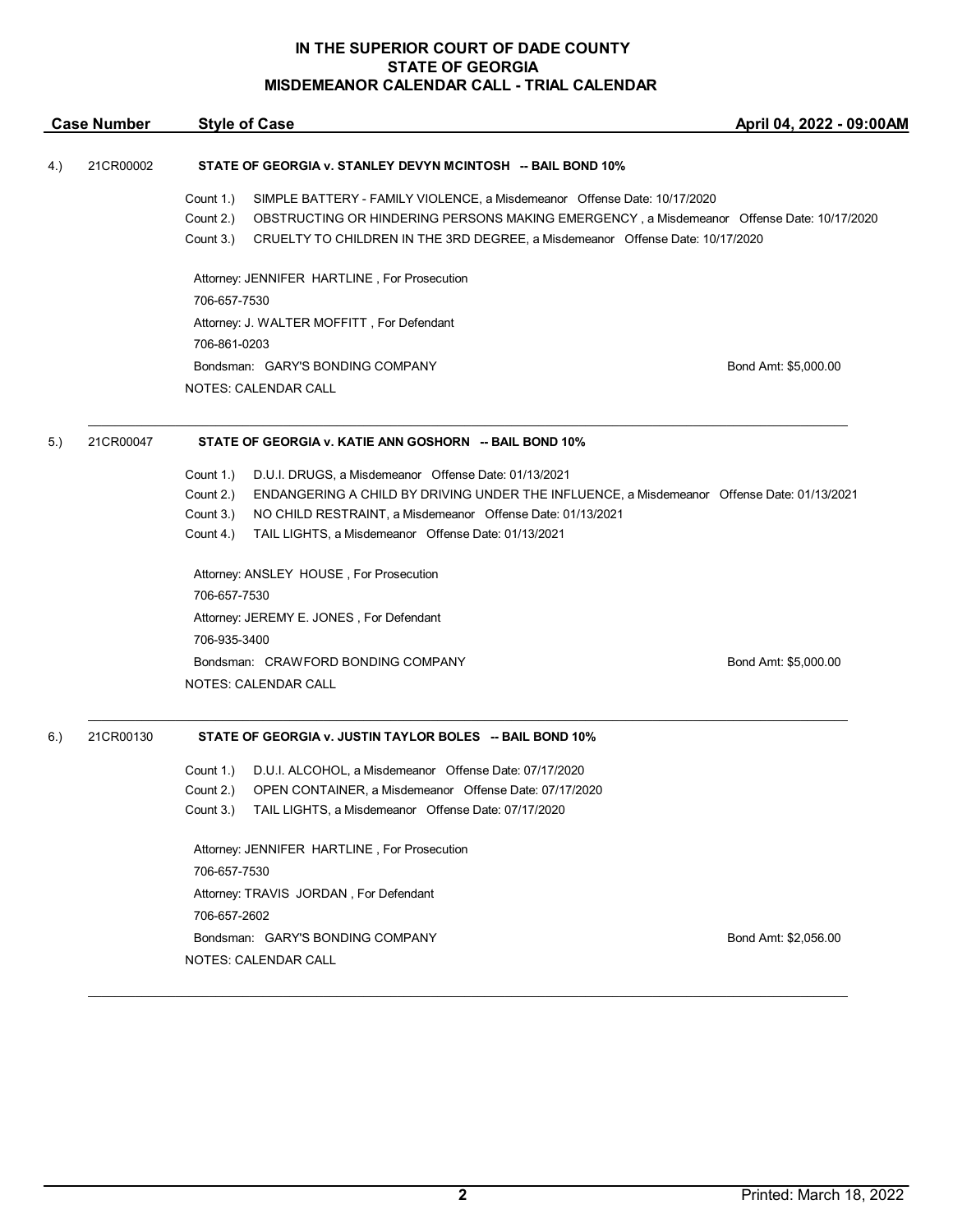|     | <b>Case Number</b> | <b>Style of Case</b>                                                                                    | April 04, 2022 - 09:00AM  |
|-----|--------------------|---------------------------------------------------------------------------------------------------------|---------------------------|
| 7.) | 21CR00131          | STATE OF GEORGIA v. CODY LEE PERKINS -- BAIL BOND 10%                                                   |                           |
|     |                    | D.U.I. ALCOHOL, a Misdemeanor Offense Date: 03/27/2020<br>Count 1.)                                     |                           |
|     |                    | Count 2.)<br>OPEN CONTAINER VIOLATION, a Misdemeanor Offense Date: 03/27/2020                           |                           |
|     |                    | Attorney: JENNIFER HARTLINE, For Prosecution                                                            |                           |
|     |                    | 706-657-7530                                                                                            |                           |
|     |                    | Attorney: LLOYD A. LEVITT, For Defendant                                                                |                           |
|     |                    | 423-266-7555                                                                                            |                           |
|     |                    | Bondsman: GARY'S BONDING COMPANY                                                                        | Bond Amt: \$2,500.00      |
|     |                    | NOTES: CALENDAR CALL                                                                                    |                           |
| 8.) | 21CR00133          | STATE OF GEORGIA v. DEREK LEE WALKER -- JAIL                                                            | Bench Warrant: 06/28/2021 |
|     |                    | CRIMINAL TRESPASS, a Misdemeanor Offense Date: 12/25/2020<br>Count 1.)                                  |                           |
|     |                    | Count 2.)<br>OBSTRUCTION OF OFFICERS-MISD, a Misdemeanor Offense Date: 12/25/2020                       |                           |
|     |                    | Attorney: JENNIFER HARTLINE, For Prosecution                                                            |                           |
|     |                    | 706-657-7530                                                                                            |                           |
|     |                    | Attorney: GRANVILLE POWERS, For Defendant                                                               |                           |
|     |                    | 706-657-2602                                                                                            |                           |
|     |                    | Bondsman: CRAWFORD BONDING COMPANY                                                                      | Bond Amt: \$0.00          |
|     |                    | NOTES: CALENDAR CALL                                                                                    |                           |
| 9.) | 21CR00134          | STATE OF GEORGIA v. SHANE CHRISTOPHER BOLES -- BAIL BOND 10%                                            |                           |
|     |                    | CRIMINAL TRESPASS, a Misdemeanor Offense Date: 03/21/2020<br>Count 1.)                                  |                           |
|     |                    | Attorney: ANSLEY HOUSE, For Prosecution                                                                 |                           |
|     |                    | 706-657-7530                                                                                            |                           |
|     |                    | Attorney: ALLEN YATES, For Defendant                                                                    |                           |
|     |                    | 423-888-3030                                                                                            |                           |
|     |                    | Bondsman: CRAWFORD BONDING COMPANY                                                                      | Bond Amt: \$5,000.00      |
|     |                    | NOTES: CALENDAR CALL                                                                                    |                           |
| 10. | 21CR00142          | STATE OF GEORGIA v. DOUGLAS AARON NAPIER -- BAIL BOND 10%                                               |                           |
|     |                    | Count 1.)<br>CARRYING WEAPON WITHOUT A VALID LICENSE - 1ST OFFE, a Misdemeanor Offense Date: 11/04/2020 |                           |
|     |                    | Attorney: JENNIFER HARTLINE, For Prosecution<br>706-657-7530                                            |                           |
|     |                    | Bondsman: GARY'S BONDING COMPANY                                                                        | Bond Amt: \$2,500.00      |
|     |                    | NOTES: CALENDAR CALL                                                                                    |                           |
|     |                    |                                                                                                         |                           |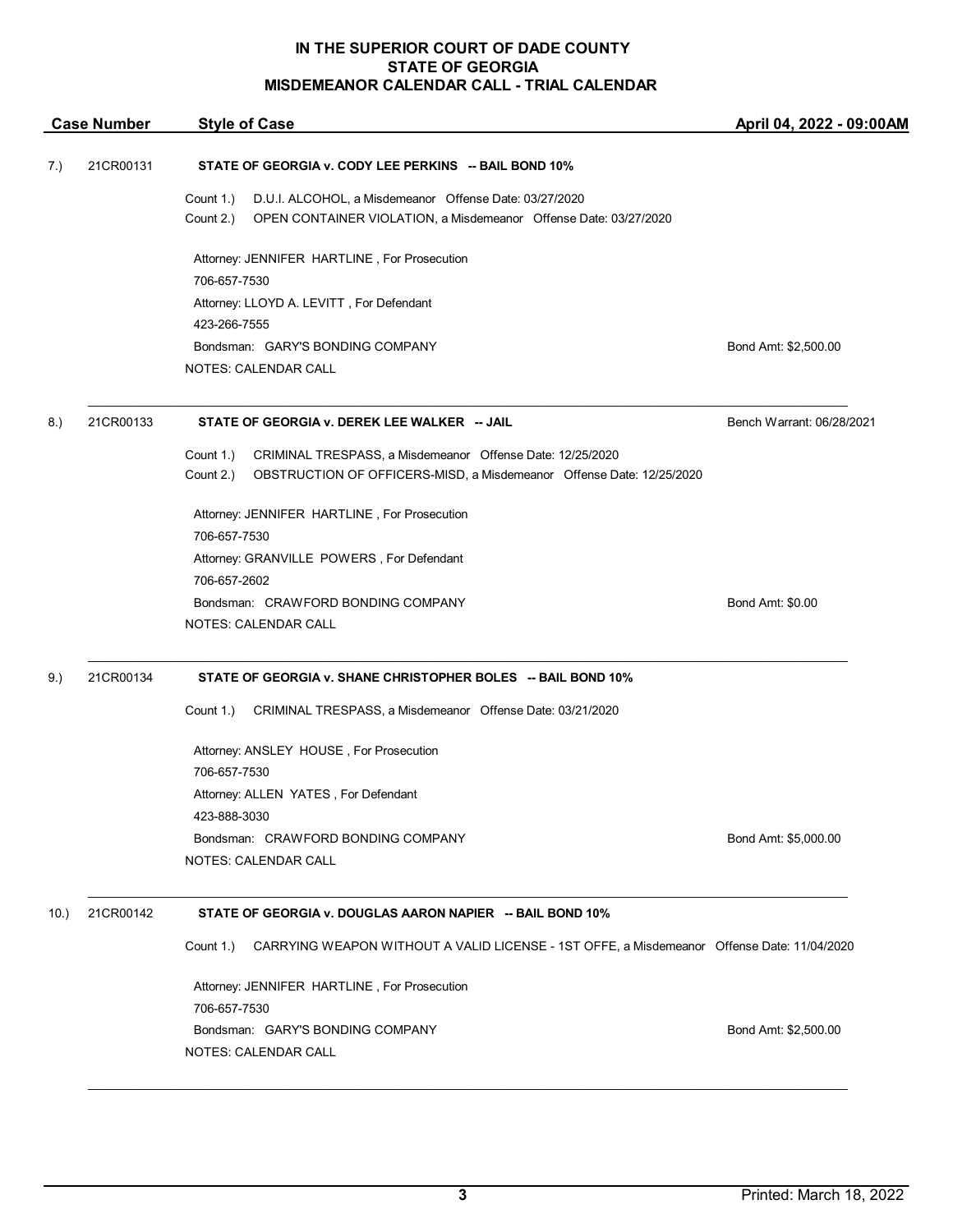|                   | <b>Case Number</b> | <b>Style of Case</b>                                                                                                                                                                                                                                                     | April 04, 2022 - 09:00AM  |
|-------------------|--------------------|--------------------------------------------------------------------------------------------------------------------------------------------------------------------------------------------------------------------------------------------------------------------------|---------------------------|
| 21CR00194<br>11.) |                    | STATE OF GEORGIA v. CHRISTA MARIE DAWSON -- BAIL BOND 10%                                                                                                                                                                                                                |                           |
|                   |                    | Count 1.)<br>ACQUIRING LICENSE PLATE PURPOSE OF CONCEAL ID MV, a Misdemeanor Offense Date: 06/04/2021<br>Count 2.)<br>NO PROOF OF INSURANCE, a Misdemeanor Offense Date: 06/04/2021<br>OBSTRUCTION OF OFFICERS-MISD, a Misdemeanor Offense Date: 06/04/2021<br>Count 3.) |                           |
|                   |                    | Attorney: ANSLEY HOUSE, For Prosecution                                                                                                                                                                                                                                  |                           |
|                   |                    | 706-657-7530                                                                                                                                                                                                                                                             |                           |
|                   |                    | Attorney: JAD B JOHNSON, For Defendant                                                                                                                                                                                                                                   |                           |
|                   |                    | 706-657-2602                                                                                                                                                                                                                                                             |                           |
|                   |                    | Bondsman: GARY'S BONDING COMPANY                                                                                                                                                                                                                                         | Bond Amt: \$2,500.00      |
|                   |                    | NOTES: CALENDAR CALL                                                                                                                                                                                                                                                     |                           |
| 12.               | 21CR00218          | STATE OF GEORGIA v. JAMES LESTER BRAZIEL -- LAND OR REAL ESTATE BOND                                                                                                                                                                                                     | Bench Warrant: 12/03/2021 |
|                   |                    | Count 1.)<br>THEFT BY TAKING - MISDEMEANOR, a Misdemeanor Offense Date: 08/02/2020                                                                                                                                                                                       |                           |
|                   |                    | Attorney: KEVIN BAUGH, For Prosecution                                                                                                                                                                                                                                   |                           |
|                   |                    | 706-657-7530                                                                                                                                                                                                                                                             |                           |
|                   |                    | Bondsman: PAULINE BRAZIEL KING                                                                                                                                                                                                                                           | Bond Amt: \$1,000.00      |
|                   |                    | <b>NOTES: CALENDAR CALL</b>                                                                                                                                                                                                                                              |                           |
| 13.               | 21CR00219          | STATE OF GEORGIA v. CHARLES WILLIAM ROBERTSON -- BAIL BOND 10%                                                                                                                                                                                                           |                           |
|                   |                    | SIMPLE BATTERY - FAMILY VIOLENCE, a Misdemeanor Offense Date: 06/04/2021<br>Count 1.)                                                                                                                                                                                    |                           |
|                   |                    | Count 2.)<br>SIMPLE BATTERY, a Misdemeanor Offense Date: 06/04/2021                                                                                                                                                                                                      |                           |
|                   |                    | Attorney: JENNIFER HARTLINE, For Prosecution                                                                                                                                                                                                                             |                           |
|                   |                    | 706-657-7530                                                                                                                                                                                                                                                             |                           |
|                   |                    | Attorney: GRANVILLE POWERS, For Defendant                                                                                                                                                                                                                                |                           |
|                   |                    | 706-657-2602                                                                                                                                                                                                                                                             |                           |
|                   |                    | Bondsman: GARY'S BONDING COMPANY                                                                                                                                                                                                                                         | Bond Amt: \$2,500.00      |
|                   |                    | <b>NOTES: CALENDAR CALL</b>                                                                                                                                                                                                                                              |                           |
| 14.)              | 21CR00235          | STATE OF GEORGIA v. MICHAEL ALVIN HICKS -- JAIL                                                                                                                                                                                                                          |                           |
|                   |                    | BATTERY-FAMILY VIOLENCE (1ST OFFENSE), a Misdemeanor Offense Date: 10/01/2021<br>Count 1.)                                                                                                                                                                               |                           |
|                   |                    | Attorney: JENNIFER HARTLINE, For Prosecution                                                                                                                                                                                                                             |                           |
|                   |                    | 706-657-7530                                                                                                                                                                                                                                                             |                           |
|                   |                    | Attorney: JAD B JOHNSON, For Defendant                                                                                                                                                                                                                                   |                           |
|                   |                    | 706-657-2602                                                                                                                                                                                                                                                             |                           |
|                   |                    | NOTES: CALENDAR CALL                                                                                                                                                                                                                                                     |                           |
|                   |                    |                                                                                                                                                                                                                                                                          |                           |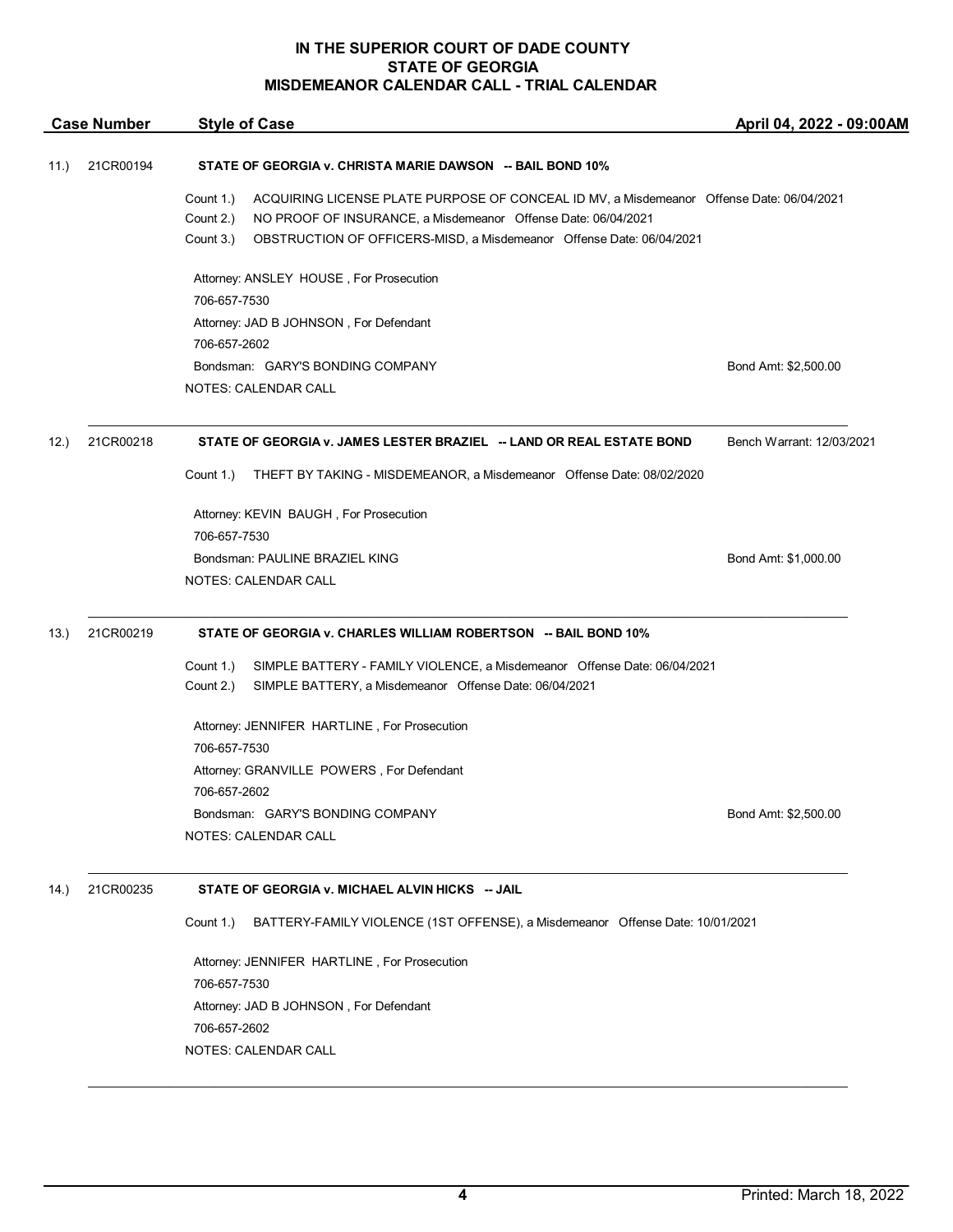|      | <b>Case Number</b> | <b>Style of Case</b>                                                                                                                                                                     | April 04, 2022 - 09:00AM  |
|------|--------------------|------------------------------------------------------------------------------------------------------------------------------------------------------------------------------------------|---------------------------|
| 15.) | 21CR00244          | STATE OF GEORGIA v. CHRISTOPHER LEE RICHARDSON -- JAIL                                                                                                                                   |                           |
|      |                    | BATTERY-FAMILY VIOLENCE(1ST OFFENSE) MISD, a Misdemeanor Offense Date: 06/22/2021<br>Count 1.)                                                                                           |                           |
|      |                    | Attorney: ANSLEY HOUSE, For Prosecution                                                                                                                                                  |                           |
|      |                    | 706-657-7530                                                                                                                                                                             |                           |
|      |                    | Attorney: GRANVILLE POWERS, For Defendant                                                                                                                                                |                           |
|      |                    | 706-657-2602                                                                                                                                                                             |                           |
|      |                    | Bondsman: CRAWFORD BONDING COMPANY                                                                                                                                                       | Bond Amt: \$2,500.00      |
|      |                    | NOTES: CALENDAR CALL                                                                                                                                                                     |                           |
| 16.) | 21CR00249          | STATE OF GEORGIA v. MICHAEL DALE BROWN -- BAIL BOND 10%                                                                                                                                  | Bench Warrant: 01/20/2022 |
|      |                    | Count 1.)<br>D.U.I. ALCOHOL, a Misdemeanor Offense Date: 10/18/2021                                                                                                                      |                           |
|      |                    | Count 2.)<br>BATTERY-FAMILY VIOLENCE (1ST OFFENSE), a Misdemeanor Offense Date: 10/18/2021                                                                                               |                           |
|      |                    | Count 3.)<br>DRIVING WHILE LICENSE SUSPENDED OR REVOKED, a Misdemeanor Offense Date: 10/18/2021                                                                                          |                           |
|      |                    | Count 4.)<br>FAILURE TO MAINTAIN LANE, a Misdemeanor Offense Date: 10/18/2021                                                                                                            |                           |
|      |                    | Attorney: JENNIFER HARTLINE, For Prosecution                                                                                                                                             |                           |
|      |                    | 706-657-7530                                                                                                                                                                             |                           |
|      |                    | Bondsman: GARY'S BONDING COMPANY                                                                                                                                                         | Bond Amt: \$5,000.00      |
|      |                    | NOTES: CALENDAR CALL                                                                                                                                                                     |                           |
| 17.) | 22CR00001          | STATE OF GEORGIA v. ANDREW WILLIAM DANIELS -- BAIL BOND 10%                                                                                                                              |                           |
|      |                    | Count 1.)<br>SIMPLE BATTERY - FAMILY VIOLENCE, a Misdemeanor Offense Date: 04/03/2021                                                                                                    |                           |
|      |                    | Count 2.)<br>SIMPLE BATTERY - FAMILY VIOLENCE, a Misdemeanor Offense Date: 04/03/2021                                                                                                    |                           |
|      |                    | Count 3.)<br>CRUELTY TO CHILDREN IN THE 3RD DEGREE, a Misdemeanor Offense Date: 04/03/2021                                                                                               |                           |
|      |                    | Count 4.)<br>CRUELTY TO CHILDREN IN THE 3RD DEGREE, a Misdemeanor Offense Date: 04/03/2021                                                                                               |                           |
|      |                    | Count 5.)<br>CRUELTY TO CHILDREN IN THE 3RD DEGREE, a Misdemeanor Offense Date: 04/03/2021<br>Count 6.)<br>CRUELTY TO CHILDREN IN THE 3RD DEGREE, a Misdemeanor Offense Date: 04/03/2021 |                           |
|      |                    |                                                                                                                                                                                          |                           |
|      |                    | Attorney: ANSLEY HOUSE, For Prosecution                                                                                                                                                  |                           |
|      |                    | 706-657-7530                                                                                                                                                                             |                           |
|      |                    | Attorney: JAD B JOHNSON, For Defendant                                                                                                                                                   |                           |
|      |                    | 706-657-2602                                                                                                                                                                             |                           |
|      |                    | Bondsman: GARY'S BONDING COMPANY                                                                                                                                                         | Bond Amt: \$5,000.00      |
|      |                    | NOTES: CALENDAR CALL                                                                                                                                                                     |                           |
|      |                    |                                                                                                                                                                                          |                           |

\_\_\_\_\_\_\_\_\_\_\_\_\_\_\_\_\_\_\_\_\_\_\_\_\_\_\_\_\_\_\_\_\_\_\_\_\_\_\_\_\_\_\_\_\_\_\_\_\_\_\_\_\_\_\_\_\_\_\_\_\_\_\_\_\_\_\_\_\_\_\_\_\_\_\_\_\_\_\_\_\_\_\_\_\_\_\_\_\_\_\_\_\_\_\_\_\_\_\_\_\_\_\_\_\_\_\_\_\_\_\_\_\_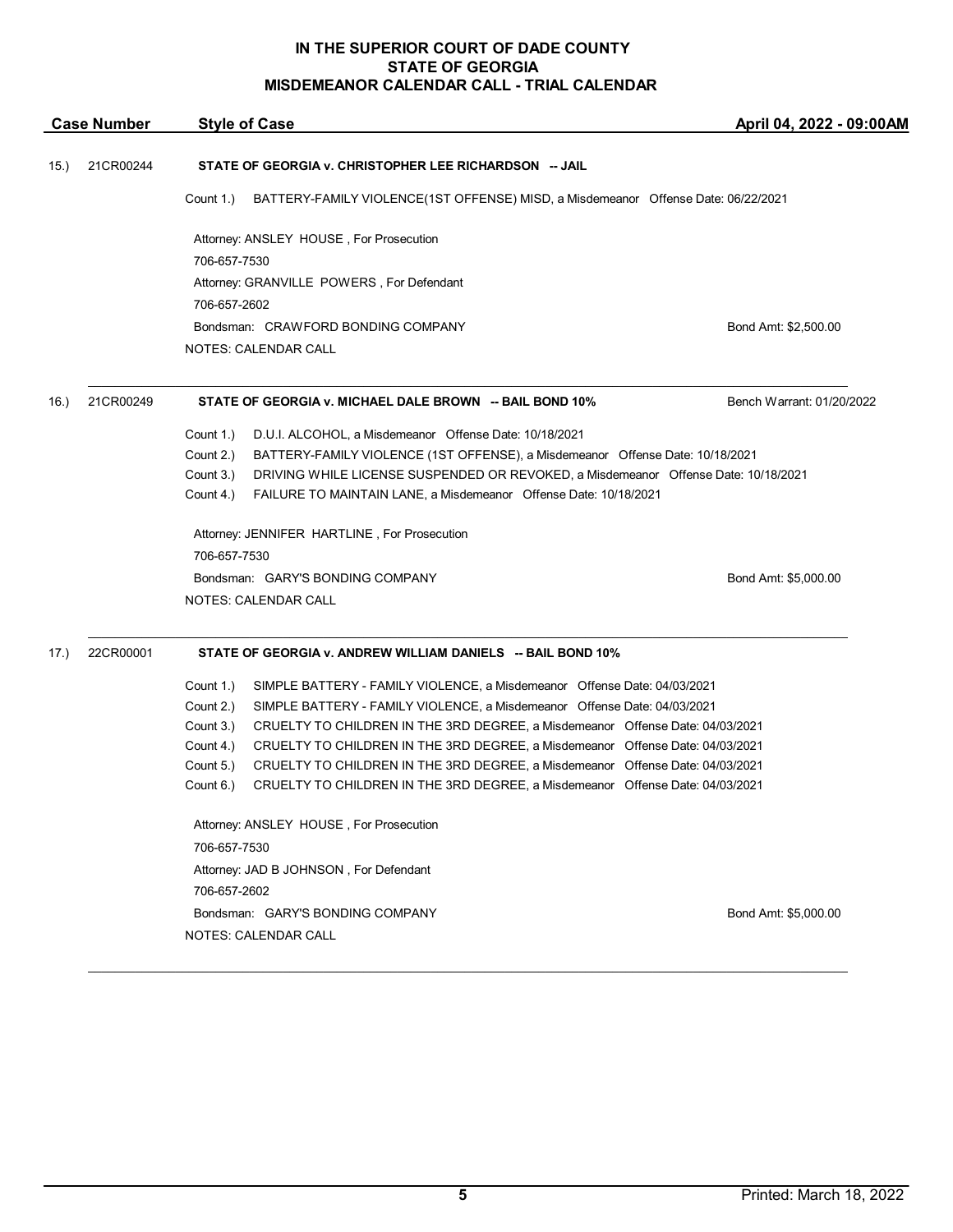|      | <b>Case Number</b> | <b>Style of Case</b>                                                                                                                                                                                                    | April 04, 2022 - 09:00AM |
|------|--------------------|-------------------------------------------------------------------------------------------------------------------------------------------------------------------------------------------------------------------------|--------------------------|
| 18.) | 22CR00002          | STATE OF GEORGIA v. DANIEL HARTWELL ANDREWS -- BAIL BOND 10%                                                                                                                                                            |                          |
|      |                    | CRIMINAL TRESPASS, a Misdemeanor Offense Date: 10/08/2021<br>Count 1.)<br>Count 2.)<br>CRIMINAL TRESPASS, a Misdemeanor Offense Date: 10/08/2021<br>Count 3.)<br>SIMPLE ASSAULT, a Misdemeanor Offense Date: 10/08/2021 |                          |
|      |                    | Attorney: KEVIN BAUGH, For Prosecution                                                                                                                                                                                  |                          |
|      |                    | 706-657-7530                                                                                                                                                                                                            |                          |
|      |                    | Bondsman: GARY'S BONDING COMPANY                                                                                                                                                                                        | Bond Amt: \$5,000.00     |
|      |                    | NOTES: CALENDAR CALL                                                                                                                                                                                                    |                          |
| 19.) | 22CR00005          | STATE OF GEORGIA v. MYLES IVERSON CHAMBERS -- BAIL BOND 10%                                                                                                                                                             |                          |
|      |                    | Count 1.)<br>THEFT BY TAKING - MISDEMEANOR, a Misdemeanor Offense Date: 02/01/2021                                                                                                                                      |                          |
|      |                    | Attorney: KEVIN BAUGH, For Prosecution                                                                                                                                                                                  |                          |
|      |                    | 706-657-7530                                                                                                                                                                                                            |                          |
|      |                    | Attorney: GRANVILLE POWERS, For Defendant<br>706-657-2602                                                                                                                                                               |                          |
|      |                    | Bondsman: GARY'S BONDING COMPANY                                                                                                                                                                                        | Bond Amt: \$5,000.00     |
|      |                    | NOTES: CALENDAR CALL                                                                                                                                                                                                    |                          |
|      |                    |                                                                                                                                                                                                                         |                          |
| 20.) | 22CR00007          | STATE OF GEORGIA v. THOMAS SHANE HIETT -- BAIL BOND 10%                                                                                                                                                                 |                          |
|      |                    | Count 1.)<br>BATTERY-FAMILY VIOLENCE (1ST OFFENSE), a Misdemeanor Offense Date: 03/29/2021                                                                                                                              |                          |
|      |                    | Attorney: ANSLEY HOUSE, For Prosecution                                                                                                                                                                                 |                          |
|      |                    | 706-657-7530                                                                                                                                                                                                            |                          |
|      |                    | Attorney: JAD B JOHNSON, For Defendant                                                                                                                                                                                  |                          |
|      |                    | 706-657-2602                                                                                                                                                                                                            |                          |
|      |                    | Bondsman: GARY'S BONDING COMPANY                                                                                                                                                                                        | Bond Amt: \$2,500.00     |
|      |                    | <b>NOTES: CALENDAR CALL</b>                                                                                                                                                                                             |                          |
| 21.) | 22CR00029          | STATE OF GEORGIA v. MICHELLE LEIGH GOOLESBY -- BAIL BOND 10%                                                                                                                                                            |                          |
|      |                    | BATTERY-MISD, a Misdemeanor Offense Date: 12/04/2021<br>Count 1.)                                                                                                                                                       |                          |
|      |                    | Count 2.)<br>GIVING FALSE NAME, ADDRESS, BIRTHDATE TO LAW ENF.O, a Misdemeanor Offense Date: 12/04/2021                                                                                                                 |                          |
|      |                    | Attorney: KEVIN BAUGH, For Prosecution                                                                                                                                                                                  |                          |
|      |                    | 706-657-7530                                                                                                                                                                                                            |                          |
|      |                    | Attorney: GRANVILLE POWERS, For Defendant                                                                                                                                                                               |                          |
|      |                    | 706-657-2602                                                                                                                                                                                                            |                          |
|      |                    | Bondsman: GARY'S BONDING COMPANY                                                                                                                                                                                        | Bond Amt: \$2,500.00     |
|      |                    | NOTES: CALENDAR CALL                                                                                                                                                                                                    |                          |

\_\_\_\_\_\_\_\_\_\_\_\_\_\_\_\_\_\_\_\_\_\_\_\_\_\_\_\_\_\_\_\_\_\_\_\_\_\_\_\_\_\_\_\_\_\_\_\_\_\_\_\_\_\_\_\_\_\_\_\_\_\_\_\_\_\_\_\_\_\_\_\_\_\_\_\_\_\_\_\_\_\_\_\_\_\_\_\_\_\_\_\_\_\_\_\_\_\_\_\_\_\_\_\_\_\_\_\_\_\_\_\_\_